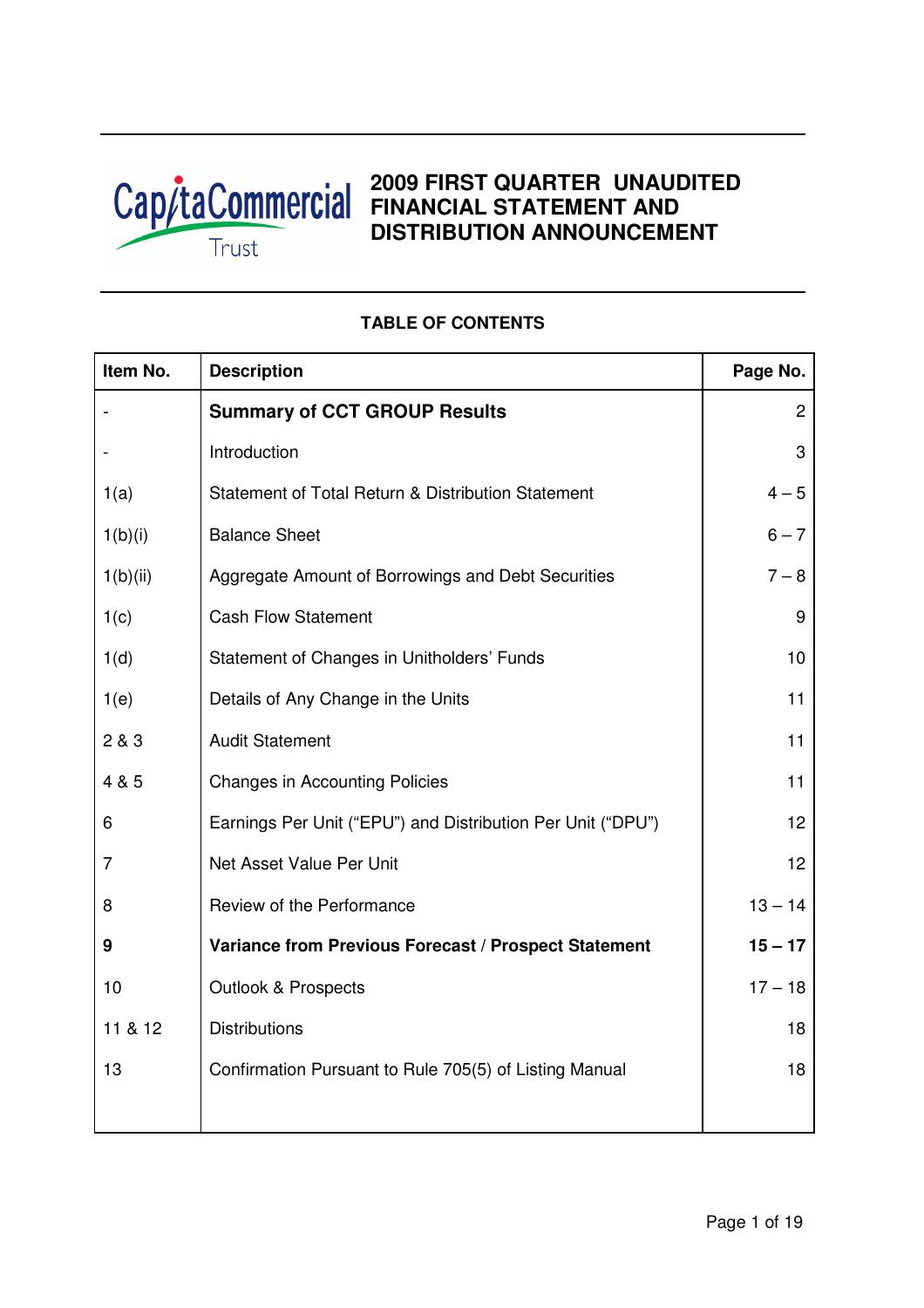## **SUMMARY OF CCT GROUP RESULTS**

|                                                                             | <b>FY 2008</b>           | 1 January 2009 to 31 March 2009 |                                  |                                |  |
|-----------------------------------------------------------------------------|--------------------------|---------------------------------|----------------------------------|--------------------------------|--|
|                                                                             | <b>Actual</b><br>S\$'000 | <b>Actual</b><br>S\$'000        | $\mathsf{Forecast}^1$<br>S\$'000 | Favourable /<br>(Unfavourable) |  |
| Gross Revenue                                                               | 335,285                  | 97,461                          | 96,197                           | 1.3%                           |  |
| Net Property Income                                                         | 233,471                  | 69,870                          | 67,407                           | 3.7%                           |  |
| Distributable Income                                                        | 153,047                  | 45,404                          | 39,151                           | 16.0%                          |  |
| <b>Distribution Per Unit (cents)</b><br><b>For the Period</b><br>Annualised | 11.00¢<br>11.00¢         | 3.24c<br>13.14c                 | 2.80c<br>11.36c                  | 15.7%<br>15.7%                 |  |

Footnote

(1) The forecast is based on the forecast shown in the circular to unitholders dated 9 June 2008 ("CCT Circular") for the proposed acquisition of One George Street, Singapore.

**For a meaningful analysis/comparison of the actual results against the forecast as stated in the CCT Circular dated 9 June 2008, please refer to Section 9 of this Announcement.**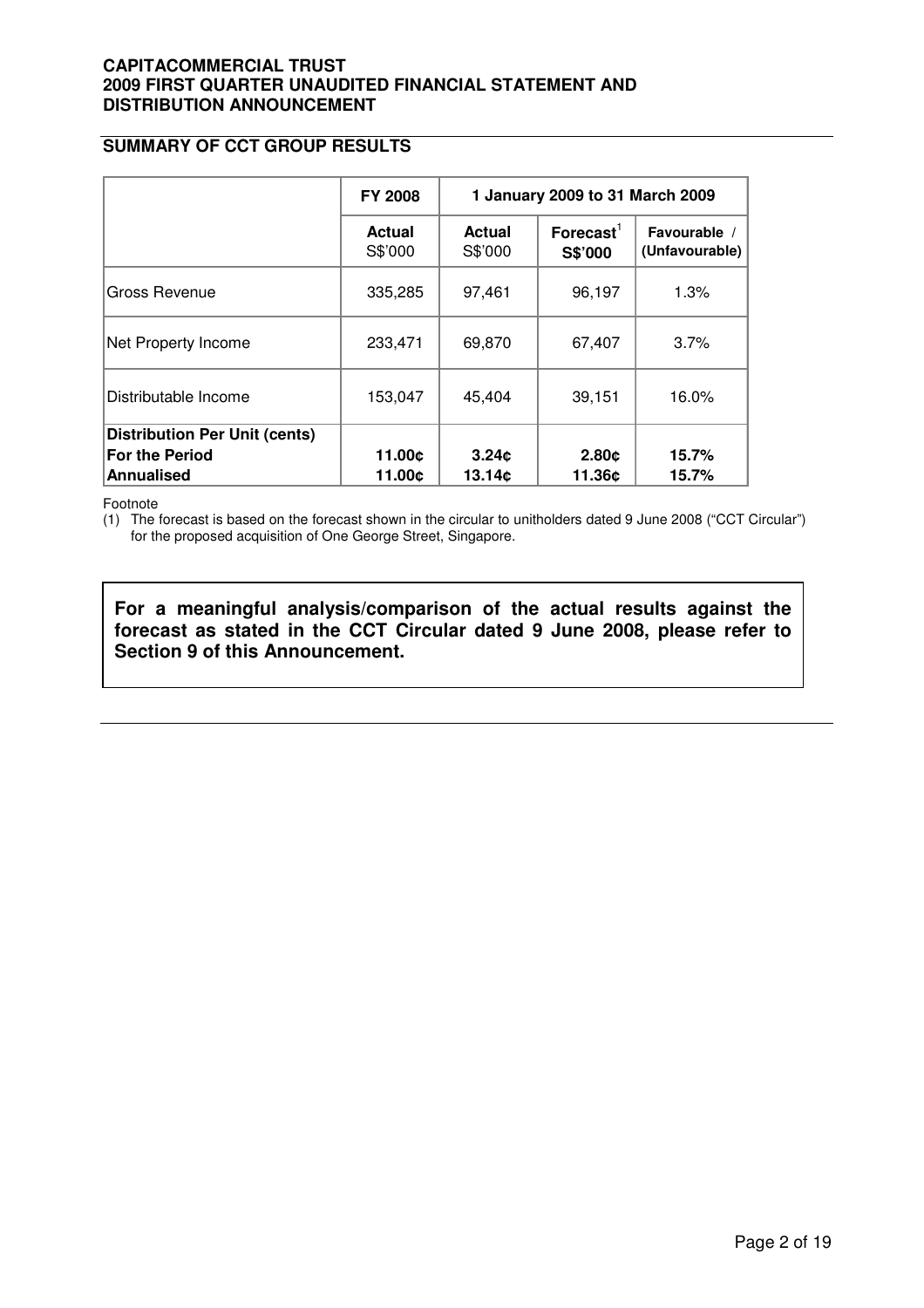## **INTRODUCTION**

CapitaCommercial Trust ("CCT") was established under a Trust Deed dated 6 February 2004 entered into between CapitaCommercial Trust Management Limited (as manager of CCT) (the "Manager") and HSBC Institutional Trust Services (Singapore) Limited (as trustee of CCT) (the "CCT Trustee"), as amended by the first supplemental deed dated 15 July 2005, the second supplemental deed dated 20 April 2006, the third supplemental deed dated 11 August 2006, the fourth supplemental deed dated 31 October 2007 and the first amending and restating deed dated 26 March 2008.

As at 31 March 2009, CCT's Singapore portfolio consists of Capital Tower, Six Battery Road, HSBC Building, Raffles City (through its 60% stake in RCS Trust), Starhub Centre, Robinson Point, Bugis Village, Golden Shoe Car Park, Market Street Car Park, One George Street, and Wilkie Edge. CCT has a whollyowned subsidiary, CCT MTN Pte. Ltd. ("CCT MTN"), to provide treasury services, including on-lending the proceeds from the issuance of notes under an unsecured multi-currency medium term note programme to CCT.

In Malaysia, CCT has a 30% stake in Quill Capita Trust ("QCT") as well as a 7.4% stake (with commitment of US\$20 million) in the Malaysia Commercial Development Fund ("MCDF"). QCT is a Malaysia-listed real estate investment trust focused on acquiring and investing in commercial properties in Malaysia. MCDF is an investment fund to invest in real estate development properties primarily in Kuala Lumpur and the Klang Valley.

On a recurring basis, as the results of QCT are not expected to be announced in time for inclusion in CCT Group results for the same calendar quarter, CCT Group will equity account the results of QCT based on a 3-month lag time.

CCT Group results are after consolidating CCT MTN, equity accounting the interest in QCT and including its proportionate interest (60%) in RCS Trust on a line-by-line basis.

In the Trust results, the distributable income on a declared basis from RCS Trust and QCT are accounted for as "Investment Income".

On 16 Mar 2009, CCT repaid the S\$580.0 million term loan from Silver Loft Investment Corporation Limited ("Silver Loft") by drawing down the S\$580.0 million secured three-year term bank loan. Silver Loft is a special purpose vehicle company funded by issuing rated commercial mortgage-backed securities.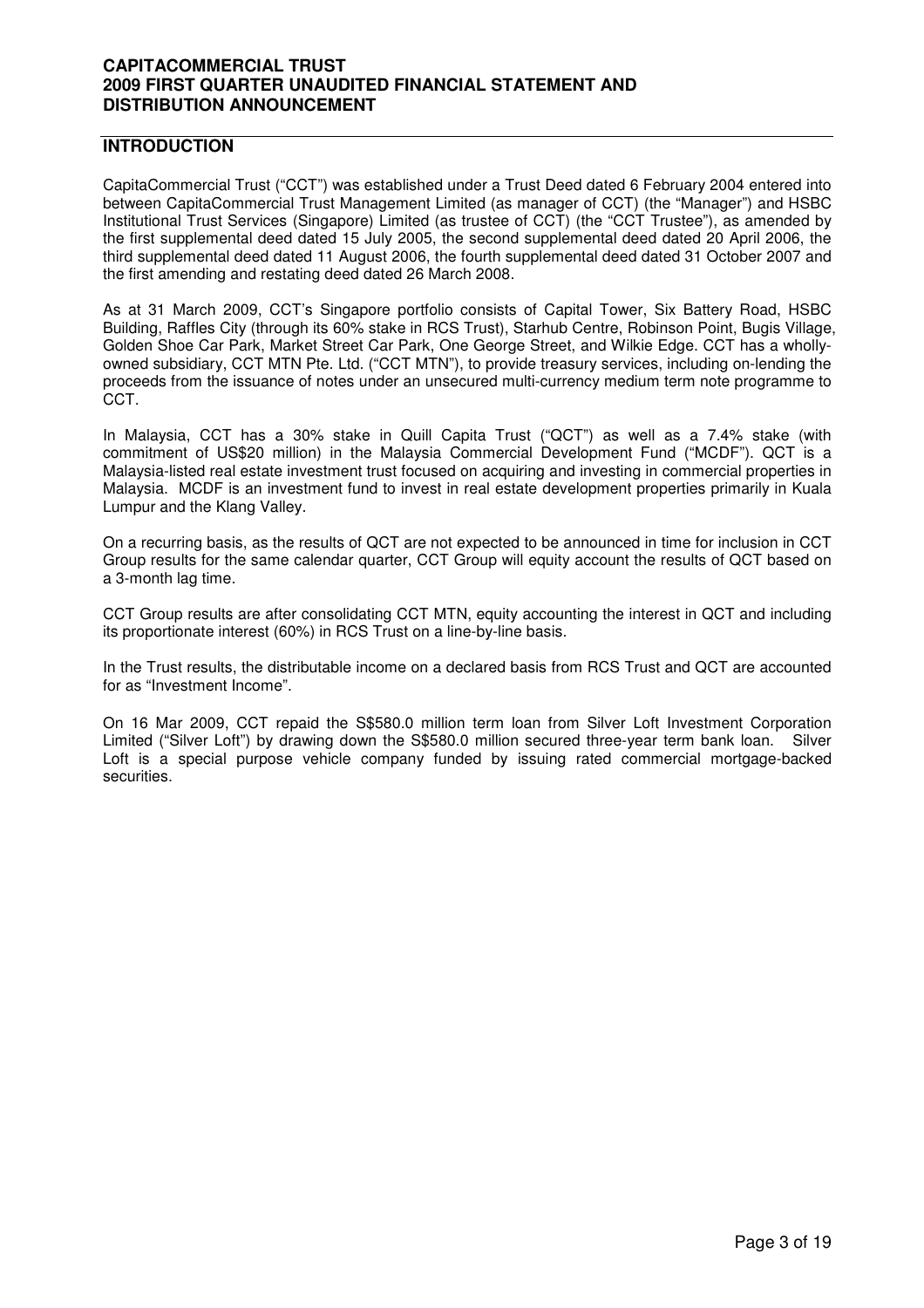**1(a)(i)** 

**Statement of Total Return & Distribution Statement (1Q 2009 vs 1Q 2008) (For a review of the performance, please refer to paragraph 8 on page 13-14)**

|                                                                     |                    | Group              |                |                    | <b>Trust</b>       |             |
|---------------------------------------------------------------------|--------------------|--------------------|----------------|--------------------|--------------------|-------------|
|                                                                     | 1Q 2009<br>S\$'000 | 1Q 2008<br>S\$'000 | Change<br>$\%$ | 1Q 2009<br>S\$'000 | 1Q 2008<br>S\$'000 | Change<br>% |
| <b>Statement of Total Return</b>                                    |                    |                    |                |                    |                    |             |
| Gross rental income                                                 | 87,393             | 64,968             | 34.5           | 60,032             | 37,837             | 58.7        |
| Car park income                                                     | 4,062              | 3,951              | 2.8            | 3,293              | 3,189              | 3.3         |
| Other income                                                        | 6,006              | 2,276              | 163.9          | 5,407              | 1,683              | 221.3       |
| <b>Gross revenue</b>                                                | 97,461             | 71,195             | 36.9           | 68,732             | 42,709             | 60.9        |
| Property management fees                                            | (2,600)            | (1,958)            | 32.8           | (1,501)            | (848)              | 77.0        |
| Property tax                                                        | (11, 368)          | (9, 136)           | 24.4           | (8, 166)           | (6,088)            | 34.1        |
| Other property operating<br>expenses <sup>1</sup>                   | (13, 623)          | (10, 475)          | 30.1           | (9,072)            | (6,655)            | 36.3        |
| <b>Property operating</b><br>expenses                               | (27, 591)          | (21, 569)          | 27.9           | (18, 739)          | (13, 591)          | 37.9        |
| Net property income                                                 | 69,870             | 49,626             | 40.8           | 49,993             | 29,118             | 71.7        |
| Interest income                                                     | 24                 | 213                | (88.7)         | 22                 | 190                | (88.4)      |
| Investment income <sup>2</sup><br>Gain/(Loss) from re-              |                    |                    |                | 16,466             | 16,323             | 0.9         |
| measurement of derivatives <sup>3</sup>                             | 5,142              | (7, 942)           | (164.7)        | 5,142              | (7, 942)           | (164.7)     |
| Manager's management fees                                           | (4, 774)           | (3,915)            | 21.9           | (2,973)            | (2, 126)           | 39.8        |
| Trust expenses                                                      | (1, 363)           | (284)              | 379.9          | (1,229)            | (326)              | 277.0       |
| Borrowing costs <sup>4</sup>                                        | (24, 075)          | (13, 334)          | 80.6           | (18, 431)          | (7, 741)           | 138.1       |
| Net income before share of                                          | 44,824             | 24,364             | 84.0           | 48,990             | 27,496             | 78.2        |
| profit of associate<br>Share of profit of associate<br>(net of tax) | 1,088              | 912                | 19.3           |                    |                    |             |
| Total return for the period<br>before tax                           | 45,912             | 25,276             | 81.6           | 48,990             | 27,496             | 78.2        |
| Income tax                                                          | (1)                |                    | Nm             |                    |                    |             |
| Total return for the period<br>after tax                            | 45,911             | 25,276             | 81.6           | 48,990             | 27,496             | 78.2        |
| <b>Distribution Statement</b>                                       |                    |                    |                |                    |                    |             |
| Total return for the period<br>before tax                           | 45,912             | 25,276             | 81.6           | 48,990             | 27,496             | 78.2        |
| Net tax and other<br>adjustments <sup>5</sup>                       | (508)              | 10,582             | (104.8)        | (3,586)            | 8,362              | (142.9)     |
| Income available for<br>distribution to unitholders                 | 45,404             | 35,858             | 26.6           | 45,404             | 35,858             | 26.6        |
| Distributable income to<br>unitholders                              | 45,404             | 35,858             | 26.6           | 45,404             | 35,858             | 26.6        |

Nm – not meaningful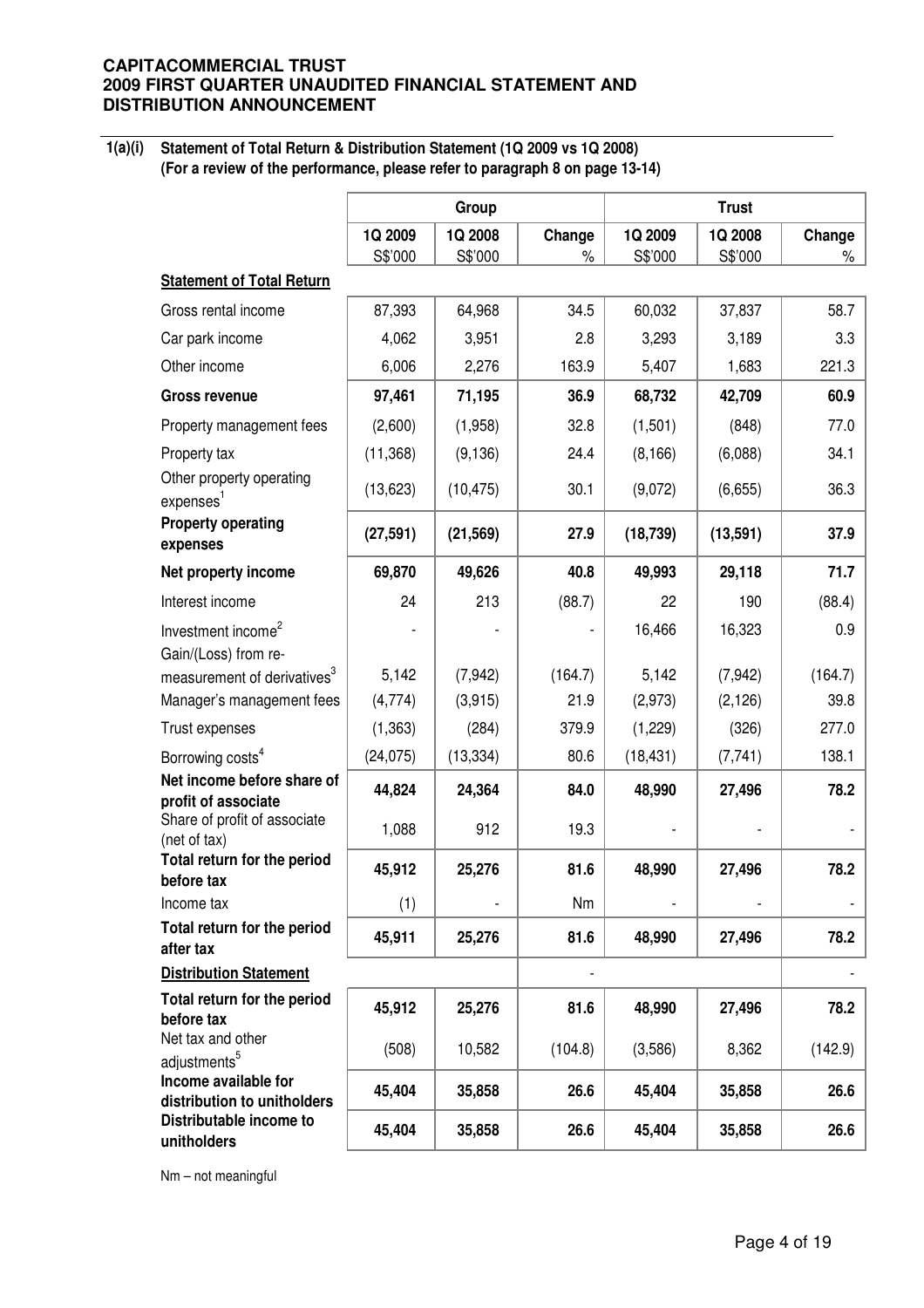#### **Footnotes**

(1) Included as part of the other property operating expenses are the following:

|                                                           | Group           |         |        | Trust   |         |        |
|-----------------------------------------------------------|-----------------|---------|--------|---------|---------|--------|
|                                                           | 1Q 2009         | 1Q 2008 | Change | 1Q 2009 | 1Q 2008 | Change |
|                                                           | S\$'000         | S\$'000 | %      | S\$'000 | S\$'000 | $\%$   |
| Depreciation and amortisation                             | 252             | 1401    | 80.0   | 159     | 78      | 103.8  |
| Allowance for doubtful debts and<br>bad debts written off | 22 <sup>1</sup> | 142     | (84.5) | 22      | 142     | (84.5) |

- (2) This relates to the income distribution from RCS Trust and QCT.
- (3) This relates to the gain/(loss) on the re-measurement of fair value of interest rate swaps.
- (4) Included in borrowing costs are the following:

|                                    | Group     |           |               | <b>Trust</b> |         |        |
|------------------------------------|-----------|-----------|---------------|--------------|---------|--------|
|                                    | 1Q 2009   | 1Q 2008   | <b>Change</b> | 1Q 2009      | 1Q 2008 | Change |
|                                    | S\$'000   | S\$'000   | %⊧            | S\$'000      | S\$'000 | $\%$   |
| Interest cost                      | (21, 193) | (12,708)  | 66.8          | (15,736)     | (7,260) | 116.7  |
| Amortisation and transaction costs | (2,882)   | (626)     | 360.4         | (2,695)      | (481)   | 460.3  |
| Total                              | (24, 075) | (13, 334) | 80.6          | (18,431)     | (7,741) | 138.1  |

Higher interest cost, amortisation and transaction costs were incurred in 1Q 2009 than 1Q 2008 due to increase in borrowings.

(5) Included in the net tax and other adjustments are the following:

|                                                   |          | Group   |         |          | <b>Trust</b>    |         |
|---------------------------------------------------|----------|---------|---------|----------|-----------------|---------|
| Non-tax deductible/(chargeable)                   | 1Q 2009  | 1Q 2008 | Change  | 1Q 2009  | 1Q 2008         | Change  |
| items:                                            | S\$'000  | S\$'000 | %       | S\$'000  | S\$'000         | $\%$    |
| Manager's management fee                          |          |         |         |          |                 |         |
| payable in units                                  | 2,784    | 1,809   | 53.9    | 983      | 20 <sup>1</sup> | 4,815.0 |
| Trustee's fees<br>(Gain)/Loss from re-measurement | 206      | 1661    | 24.1    | 155      | 118             | 31.4    |
| of derivatives<br>Temporary differences and other | (5, 142) | 7,942   | (164.7) | (5, 142) | 7,942           | (164.7) |
| tax adjustments                                   | 1,644    | 665     | 147.2   | 418      | 282             | 48.2    |
| Net tax adjustments                               | (508)    | 10,582  | (104.8) | (3,586)  | 8,362           | (142.9) |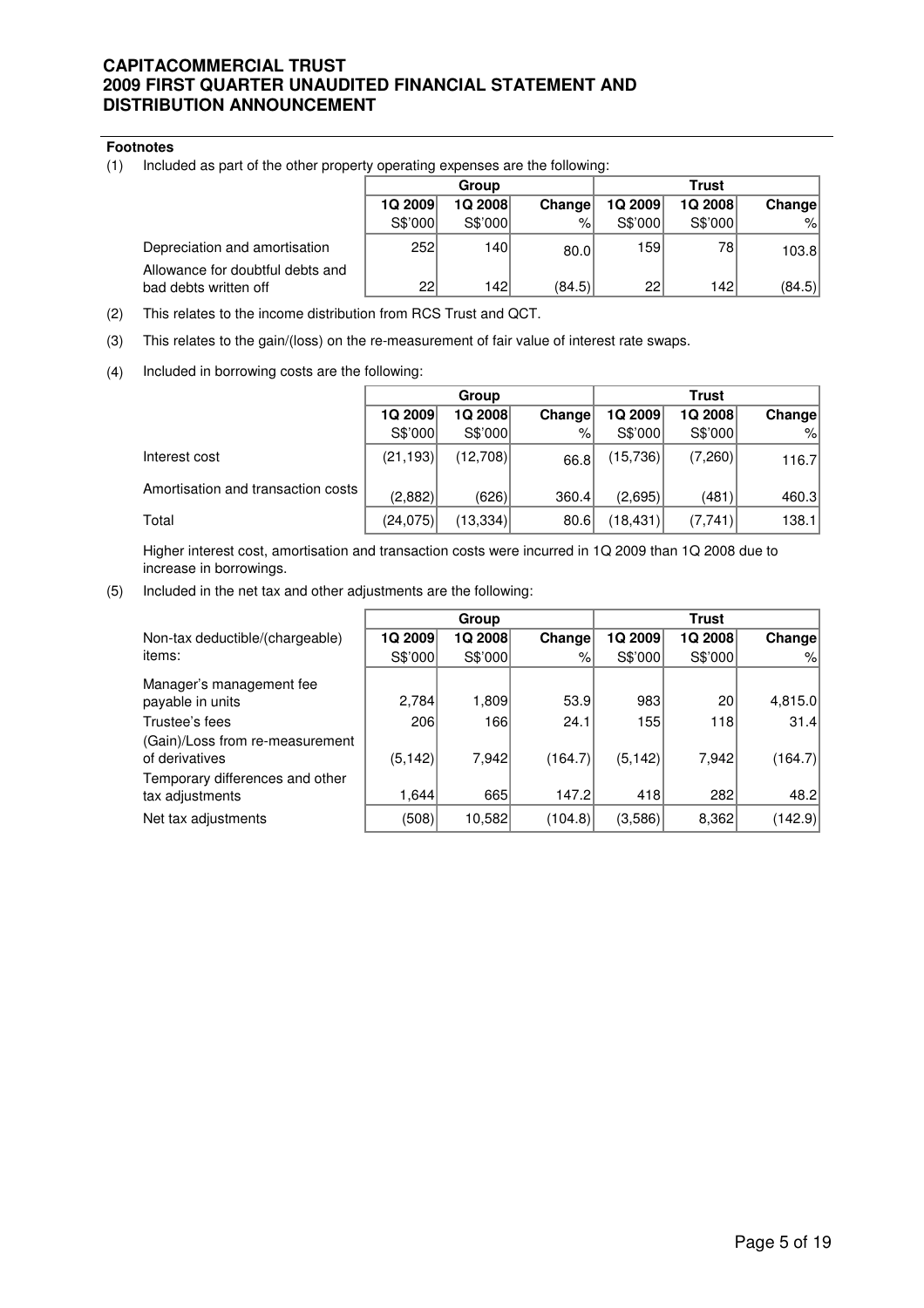# **1(b)(i) Balance Sheet as at 31 March 2009 vs 31 December 2008**

|                                             | Group             |                          |                | <b>Trust</b>      |                          |                |  |
|---------------------------------------------|-------------------|--------------------------|----------------|-------------------|--------------------------|----------------|--|
|                                             | Mar-09<br>S\$'000 | <b>Dec-08</b><br>S\$'000 | Change<br>$\%$ | Mar-09<br>S\$'000 | <b>Dec-08</b><br>S\$'000 | Change<br>$\%$ |  |
| Non-current assets                          |                   |                          |                |                   |                          |                |  |
| Plant and equipment                         | 1,177             | 1,267                    | (7.1)          | 573               | 605                      | (5.3)          |  |
| Investment properties                       | 6,711,075         | 6,710,600                | 0.01           | 5,093,959         | 5,093,600                | 0.01           |  |
| Investment in subsidiary <sup>1</sup>       |                   |                          |                |                   |                          |                |  |
| Investment in associate <sup>2</sup>        | 63,191            | 63,886                   | (1.1)          | 44,925            | 44,925                   |                |  |
| Investment in joint venture <sup>3</sup>    |                   |                          |                | 803,746           | 801,886                  | 0.2            |  |
| Other investment <sup>4</sup>               | 10,212            | 10,212                   |                | 10,212            | 10,212                   |                |  |
| <b>Total non-current assets</b>             | 6,785,655         | 6,785,965                | (0.0)          | 5,953,415         | 5,951,228                | 0.0            |  |
| <b>Current assets</b>                       |                   |                          |                |                   |                          |                |  |
| Trade and other receivables <sup>5</sup>    | 8,561             | 18,743                   | (54.3)         | 19,813            | 27,749                   | (28.6)         |  |
| Cash and cash equivalents <sup>6</sup>      | 70,485            | 66,683                   | 5.7            | 60,038            | 62,232                   | (3.5)          |  |
| <b>Total current assets</b>                 | 79,046            | 85,426                   | (7.5)          | 79,851            | 89,981                   | (11.3)         |  |
|                                             |                   |                          |                |                   |                          |                |  |
| <b>Total assets</b>                         | 6,864,701         | 6,871,391                | (0.1)          | 6,033,266         | 6,041,209                | (0.1)          |  |
| <b>Current liabilities</b>                  |                   |                          |                |                   |                          |                |  |
| Trade and other payables                    | 89,758            | 96,811                   | (7.3)          | 63,850            | 70,185                   | (9.0)          |  |
| Short-term borrowings <sup>7</sup>          | 306,000           | 696,042                  | (56.0)         | 306,000           | 696,042                  | (56.0)         |  |
| Provision for taxation                      | 702               | 702                      |                | 702               | 702                      |                |  |
| <b>Total current liabilities</b>            | 396,460           | 793,555                  | (50.0)         | 370,552           | 766,929                  | (51.7)         |  |
| <b>Non-current liabilities</b>              |                   |                          |                |                   |                          |                |  |
| Long-term borrowings <sup>7</sup>           | 1,941,378         | 1,514,830                | 28.2           | 1,216,025         | 645,624                  | 88.3           |  |
| Long-term borrowings from<br>subsidiary     |                   | $\overline{\phantom{a}}$ |                | 185,000           | 335,000                  | (44.8)         |  |
| Derivative liabilities <sup>8</sup>         | 20,998            | 26,140                   | (19.7)         | 20,998            | 26,140                   | (19.7)         |  |
| Debt securities <sup>9</sup>                | 353,771           | 350,700                  | 0.9            | 353,771           | 350,700                  | 0.9            |  |
| Non-current portion of<br>security deposits | 29,366            | 31,275                   | (6.1)          | 20,491            | 21,049                   | (2.7)          |  |
| <b>Total non-current liabilities</b>        | 2,345,513         | 1,922,945                | 22.0           | 1,796,285         | 1,378,513                | 30.3           |  |
| <b>Total liabilities</b>                    | 2,741,973         | 2,716,500                | 0.9            | 2,166,837         | 2,145,442                | 1.0            |  |
| <b>Net assets</b>                           | 4,122,728         | 4,154,891                | (0.8)          | 3,866,429         | 3,895,767                | (0.8)          |  |
| Represented by:                             |                   |                          |                |                   |                          |                |  |
| Unitholders' funds                          | 4,122,728         | 4,154,891                | (0.8)          | 3,866,429         | 3,895,767                | (0.8)          |  |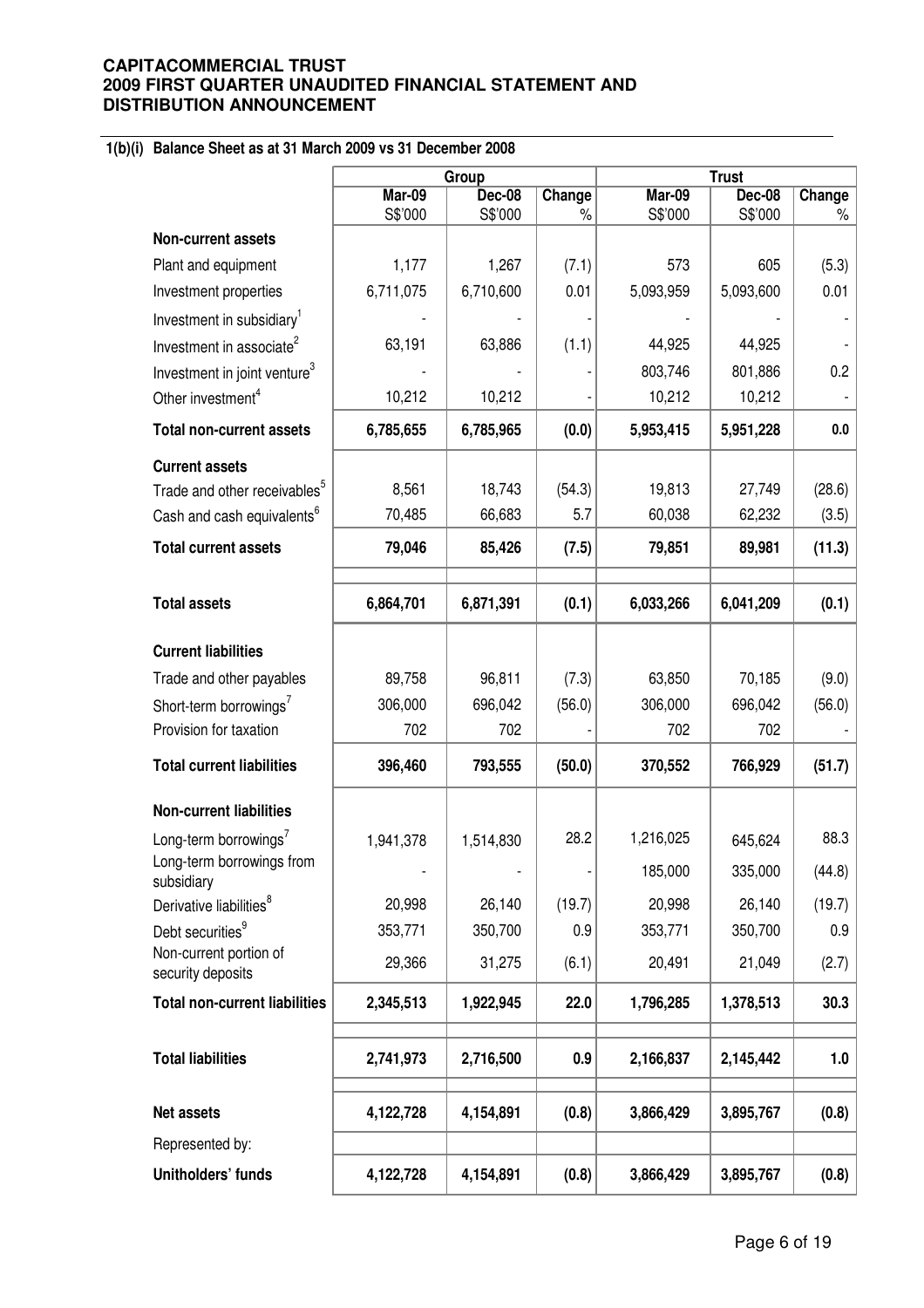#### **Footnotes**

- (1) This relates to the 100% investment in CCT MTN of \$1.
- (2) This relates to the 30% investment in QCT.
- (3) This relates to the 60% joint venture interest in RCS Trust.
- (4) This relates to the investment in MCDF.
- (5) Included in Trade and other receivables of Dec 2008 is an amount of S\$12.0 million due from CapitaLand Commercial Limited in relation to income support for One George Street. The amount has been received in 1Q 2009.
- (6) The cash and cash equivalents is due mainly to interim cash surplus reserved for income distribution.
- (7) Decrease in Short-term borrowings is due mainly to :
	- a) repayment of the \$580.0 million Silver Loft term loan in March 2009 by drawing down the S\$580.0 million secured three-year term bank loan;
	- b) reclassification of S\$150.0 million fixed rate notes due in March 2010 from Long-term borrowings to Short-term borrowings; and
	- c) increase in Short-term borrowings of S\$40.0 million during the quarter.
- (8) This relates to the fair value of the interest rate swaps. The amount as at 31 December 2008 has been reclassified from Current liability to Non-current liability following amended FRS 1 which came into effect on 1 Jan 2009.
- (9) This relates to the debt portion of the S\$370.0 million convertible bonds issued.

#### **1(b)(ii) Aggregate amount of borrowings (including debt securities)**

|                                                                                         |           | Group     |        | <b>Trust</b> |               |        |
|-----------------------------------------------------------------------------------------|-----------|-----------|--------|--------------|---------------|--------|
|                                                                                         | $Mar-09$  | $Dec-08$  | Change | Mar-09       | <b>Dec-08</b> | Change |
|                                                                                         | S\$'000   | S\$'000   | ℅      | S\$'000      | S\$'000       | $\%$   |
| <b>Secured borrowings</b><br>Amount repayable after one<br>vear                         | 1,771,800 | 1,185,800 | 49.4   | 1,230,000    | 650,000       | 89.2   |
| Less: Unamortised portion of<br>fees and expenses incurred for<br>debt raising exercise | (15, 422) | (5,971)   | 158.3  | (13, 975)    | (4, 377)      | 219.3  |
|                                                                                         | 1,756,378 | 1,179,829 | 48.9   | 1,216,025    | 645,623       | 88.3   |
| Amount repayable within one<br>year                                                     | 76,000    | 656,042   | (88.4) | 76,000       | 656,042       | (88.4) |
| Total                                                                                   | 1,832,378 | 1,835,871 | (0.2)  | 1,292,025    | 1,301,665     | (0.7)  |
| <b>Unsecured borrowings</b>                                                             |           |           |        |              |               |        |
| Amount repayable after one<br>year                                                      | 544,392   | 691,665   | (21.3) | 544,392      | 691,665       | (21.3) |
| Less: Unamortised portion of<br>fees and expenses incurred for<br>debt raising exercise | (5,621)   | (5,964)   | (5.8)  | (5,621)      | (5,964)       | (5.8)  |
|                                                                                         | 538,771   | 685,701   | (21.4) | 538,771      | 685,701       | (21.4) |
| Amount repayable in one year<br>or less, or on demand                                   | 230,000   | 40,000    | 475.0  | 230,000      | 40,000        | 475.0  |
| Total                                                                                   | 768,771   | 725,701   | 5.9    | 768,771      | 725,701       | 5.9    |
| Grand total                                                                             | 2,601,149 | 2,561,572 | 1.5    | 2,060,796    | 2,027,366     | 1.6    |

#### **Details of any collaterals**

As security for the secured long term borrowings of S\$580.0 million, CCT has granted in favour of the lenders the following:

- (i) a mortgage over Capital Tower;
- (ii) an assignment of the insurance policies relating to Capital Tower;
- (iii) an assignment of all the rights, benefit, title and interest of CCT in relation to Property Sale Agreements and Tenancy Agreements (including Net Sale Proceeds and Rental Proceeds) and the Accounts relating to Capital Tower; and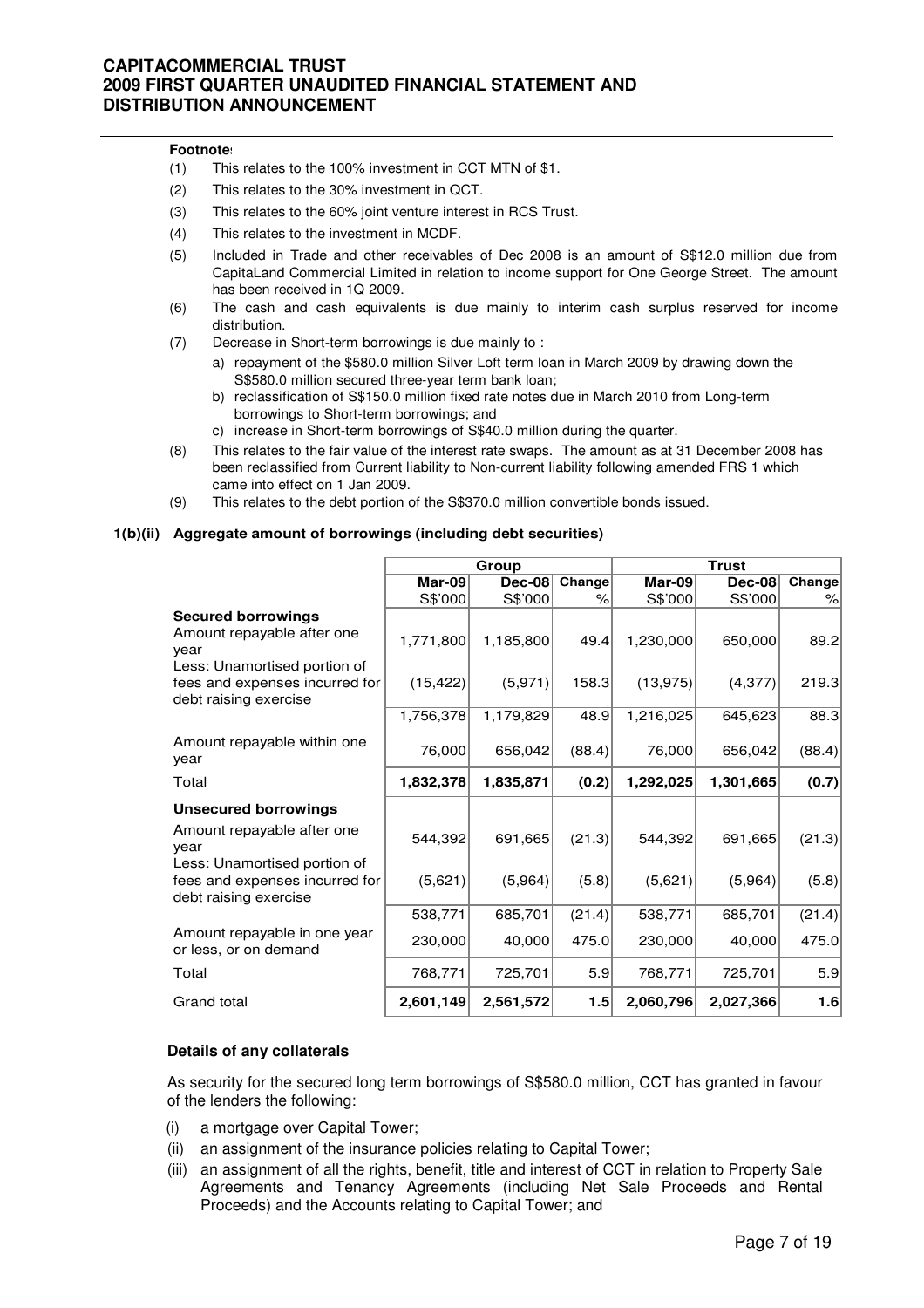#### (iv) a fixed and floating charge over all assets in connection with Capital Tower.

As security for the secured long term borrowings of S\$650.0 million, CCT has granted in favour of the lenders the following:

- a mortgage over One George Street;
- (ii) an assignment of the insurance policies relating to One George Street;
- (iii) an assignment of all the rights, benefit, title and interest of CCT in relation to Property Sale Agreements and Tenancy Agreements (including Net Sale Proceeds and Rental Proceeds) and the Accounts relating to One George Street;
- (iv) an assignment of all the rights, benefit, title and interest of CCT in relation to the Net Property Yield Guarantee relating to One George Street; and
- (v) a fixed and floating charge over all assets in connection with One George Street.

As security for the short term borrowings of S\$76.0 million, CCT has granted in favour of the lender the legal assignment of the rental lease agreement of HSBC Building.

As security for the secured long term borrowings of S\$866.0 million and a revolving credit facility of S\$164.0 million of which S\$37.0 million has been drawn down as at 31 March 2008 (CCT's 60% interest is S\$519.6 million and S\$22.2 million respectively), RCS Trust has granted in favour of the lender the following:

- (i) a mortgage over Raffles City which comprises Raffles City Tower, Raffles City Shopping Centre, Swissotel The Stamford, Fairmont Hotel and the Raffles City Convention Centre;
- (ii) an assignment of the insurance policies relating to Raffles City;
- (iii) an assignment of the agreements relating to the management of Raffles City;
- (iv) an assignment and charge of the rental proceeds and tenancy agreements of units in Raffles City; and
- (v) a fixed and floating charge over certain assets of RCS Trust relating to Raffles City.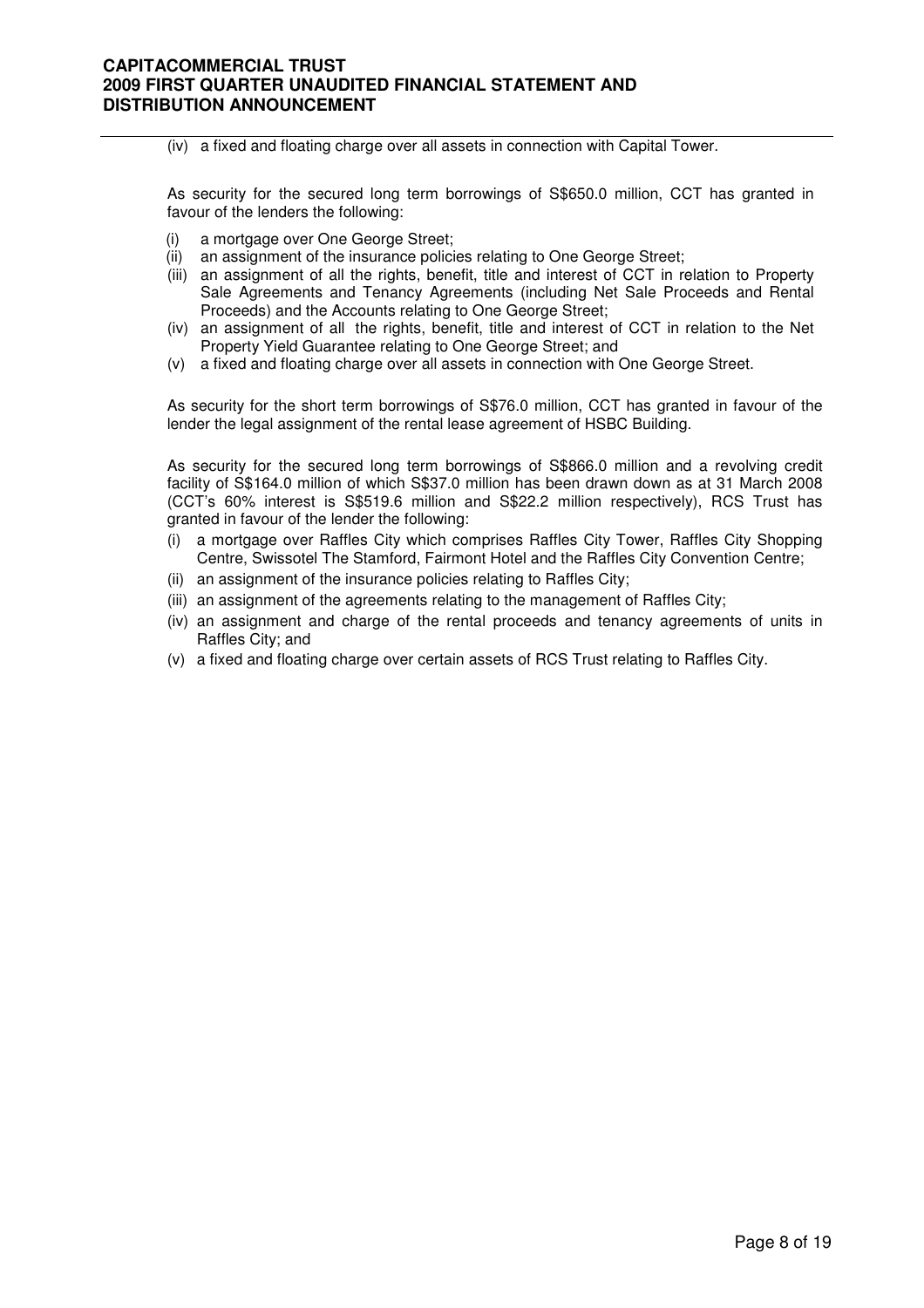#### **1(c)(i) Cash flow statement (1Q 2009 vs 1Q 2008)**

|                                                        | Group           |           |
|--------------------------------------------------------|-----------------|-----------|
|                                                        | 1Q 2009         | 1Q 2008   |
|                                                        | S\$'000         | S\$'000   |
| <b>Operating activities</b>                            |                 |           |
| Total return for the period before tax                 | 45,912          | 25,276    |
| <b>Adjustments for</b>                                 |                 |           |
| Share of profit of associate                           | (1,088)         | (912)     |
| Amortisation of lease incentives                       | 66              | 103       |
| Borrowing costs                                        | 24,075          | 13,334    |
| Depreciation of plant and equipment                    | 186             | 140       |
| Allowance for doubtful debts and bad debts written off | 22              | 142       |
| Interest income                                        | (24)            | (213)     |
| (Gain)/Loss on re-measurement of derivatives           | (5, 142)        | 7,942     |
| Manager's management fees payable in units             | 2,784           | 1,809     |
| Foreign exchange difference                            | 203             | 239       |
| Operating income before working capital changes        | 66,994          | 47,860    |
| <b>Changes in working capital</b>                      |                 |           |
| Trade and other receivables                            | 10,102          | (1, 143)  |
| Trade and other payables                               | (8,534)         | (3,654)   |
| Security deposits                                      | 969             | 1,499     |
| Cash generated from operations activities              | 69,531          | 44,562    |
| <b>Investing activities</b>                            |                 |           |
| Capital expenditure on investment properties           | (475)           | (10, 849) |
| Investment in MCDF                                     |                 | (2,054)   |
| Distribution received from associate                   | 1,833           | 1,022     |
| Interest received                                      | 15              | 211       |
| Progress payment on Wilkie Edge                        |                 | (17, 698) |
| Purchase of plant and equipment                        | (95)            | (140)     |
| Cash flows from investing activities                   | 1,278           | (29, 508) |
| <b>Financing activities</b>                            |                 |           |
| Borrowing costs paid                                   | (31,785)        | (13,739)  |
| Distribution to unitholders                            | (81, 180)       | (61, 896) |
| Repayment of interest bearing borrowings               | 1<br>(580, 042) | (86, 100) |
| Proceeds from interest bearing borrowings              | 2<br>626,000    | 290,400   |
| Cash flows from financing activities                   | (67,007)        | 128,665   |
|                                                        |                 |           |
| Decrease in cash and cash equivalents                  | 3,802           | 143,719   |
| Cash and cash equivalents at beginning of period       | 66,683          | 35,484    |
| Cash and cash equivalents at end of period             | 70,485          | 179,203   |

r.

#### **Footnotes**

1) This relates to the term loan from Silver Loft that has been repaid in March 2009.

2) The amount relates to the following drawn downs made in 1Q09:

- S\$40.0 million from the DBS unsecured bridge loan facility;
- S\$6.0 million from revolving credit facility for RCS Trust (CCT's 60% share); and
- S\$580.0 miilion secured three-year term bank loan.

÷,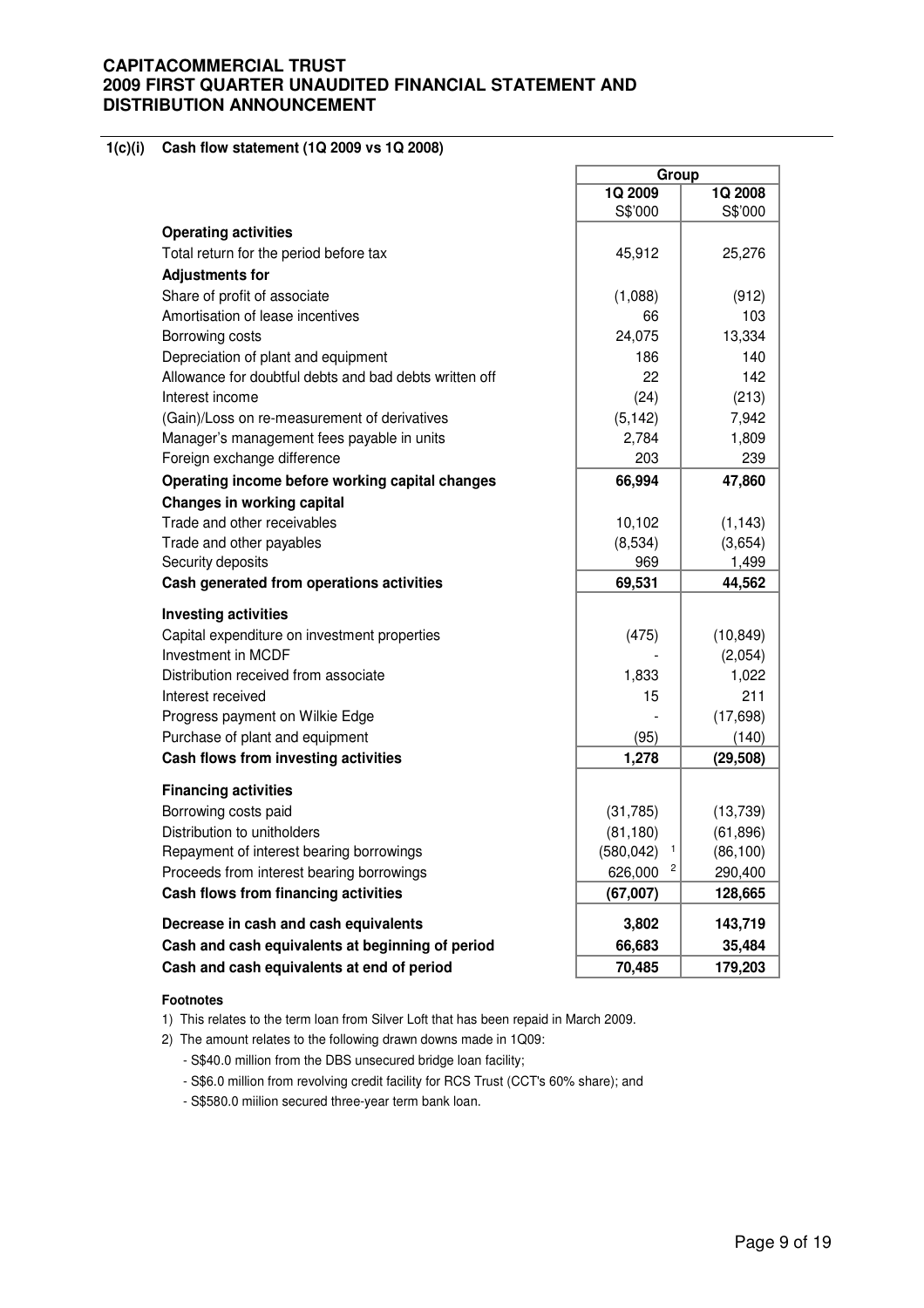#### **1(d)(i) Statement of changes in unitholders' funds (1Q 2009 vs 1Q 2008)**

|                                                                               | Group     |           | <b>Trust</b> |           |
|-------------------------------------------------------------------------------|-----------|-----------|--------------|-----------|
|                                                                               | 1Q 2009   | 1Q 2008   | 1Q 2009      | 1Q 2008   |
|                                                                               | S\$'000   | S\$'000   | S\$'000      | S\$'000   |
| Balance as at beginning of period                                             | 4,154,891 | 3,937,622 | 3,895,767    | 3,722,918 |
| <b>Operations</b>                                                             |           |           |              |           |
| Net increase in net assets resulting from<br>operations                       | 45,911    | 25,276    | 48,990       | 27,496    |
| Unitholders' transactions                                                     |           |           |              |           |
| Creation of new units:                                                        |           |           |              |           |
| - Manager's management fee                                                    | 2,852     | 1,714     | 2,852        | 1,714     |
| Distribution to unitholders                                                   | (81, 180) | (61, 896) | (81, 180)    | (61, 896) |
| Net decrease in net assets resulting<br>from unitholders' transactions        | (78, 328) | (60, 182) | (78, 328)    | (60, 182) |
| <b>Movement in translation reserve</b>                                        |           |           |              |           |
| Share of reserves of associate                                                |           | 102       |              |           |
| <b>Translation reserves</b>                                                   | 254       | 844       |              |           |
|                                                                               |           |           |              |           |
| Net increase in net assets resulting<br>from movement in translation reserves | 254       | 946       |              |           |
| Total decrease in net assets                                                  | (32, 163) | (33,960)  | (29, 338)    | (32,686)  |
| Balance as at end of period                                                   | 4,122,728 | 3,903,662 | 3,866,429    | 3,690,232 |

#### **Convertible Bonds**

CCT has issued the following convertible bonds which remained outstanding as at 31 March 2009:

- S\$370.0 million of Convertible Bonds due in 2013 which are convertible by holders into units of CCT at any time on or after 21 May 2008 at the adjusted conversion price of \$2.442 per unit;

There has been no conversion of any of the above convertible bonds since the date of their issue.

Assuming the bonds are fully converted based on the adjusted conversion price, the number of new units to be issued would be 151,515,152, representing 10.8% of the total number of CCT units in issue as at 31 March 2009.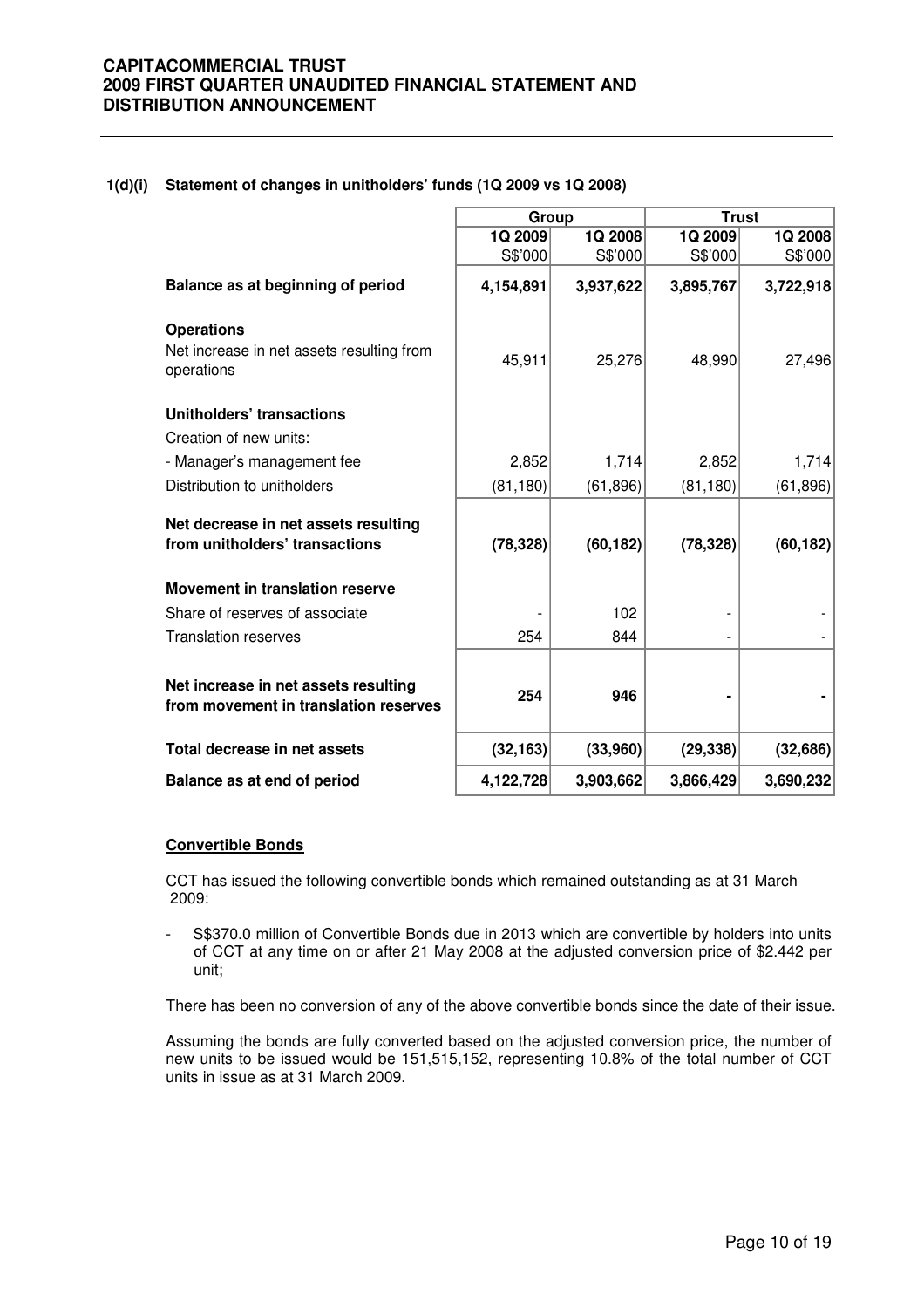#### **1(e)(i) Details of any change in the units (1Q 2009 vs 1Q 2008)**

|                                                                                                                           | <b>Group and Trust</b> |                         |  |
|---------------------------------------------------------------------------------------------------------------------------|------------------------|-------------------------|--|
|                                                                                                                           | 1Q 2009<br>Units       | <b>1Q 2008</b><br>Units |  |
| Balance as at beginning of period<br>Issue of new units:                                                                  | 1,397,239,150          | 1,384,692,369           |  |
| - in settlement of the manager's management fee in<br>relation to CCT's 60% interest in Raffles City<br>through RCS Trust | 2,067,486              | 722,800                 |  |
| - in settlement of the manager's management fees<br>in relation to Wilkie Edge and One George Street                      | 1,103,371              |                         |  |
| Balance as at end of period                                                                                               | 1,400,410,007          | 1,385,415,169           |  |

**2 Whether the figures have been audited, or reviewed and in accordance with which standard (e.g. The Singapore Standard on Auditing 910 (Engagement to Review Financial Statements), or an equivalent standard)** 

The figures have not been audited nor reviewed by our auditors.

**3 Where the figures have been audited or reviewed, the auditor's report (including any qualifications or emphasis of matter)** 

Not applicable.

**4 Whether the same accounting policies and methods of computation as in the issuer's most recent audited annual financial statements have been complied** 

The accounting policies and methods of computation applied in the financial statements for the current reporting period are consistent with the audited financial statements for the year ended 31 December 2008

**5 If there are any changes in the accounting policies and methods of computation, including any required by an accounting standard, what has changed, as well as the reasons for, and the effect of, the change** 

Nil.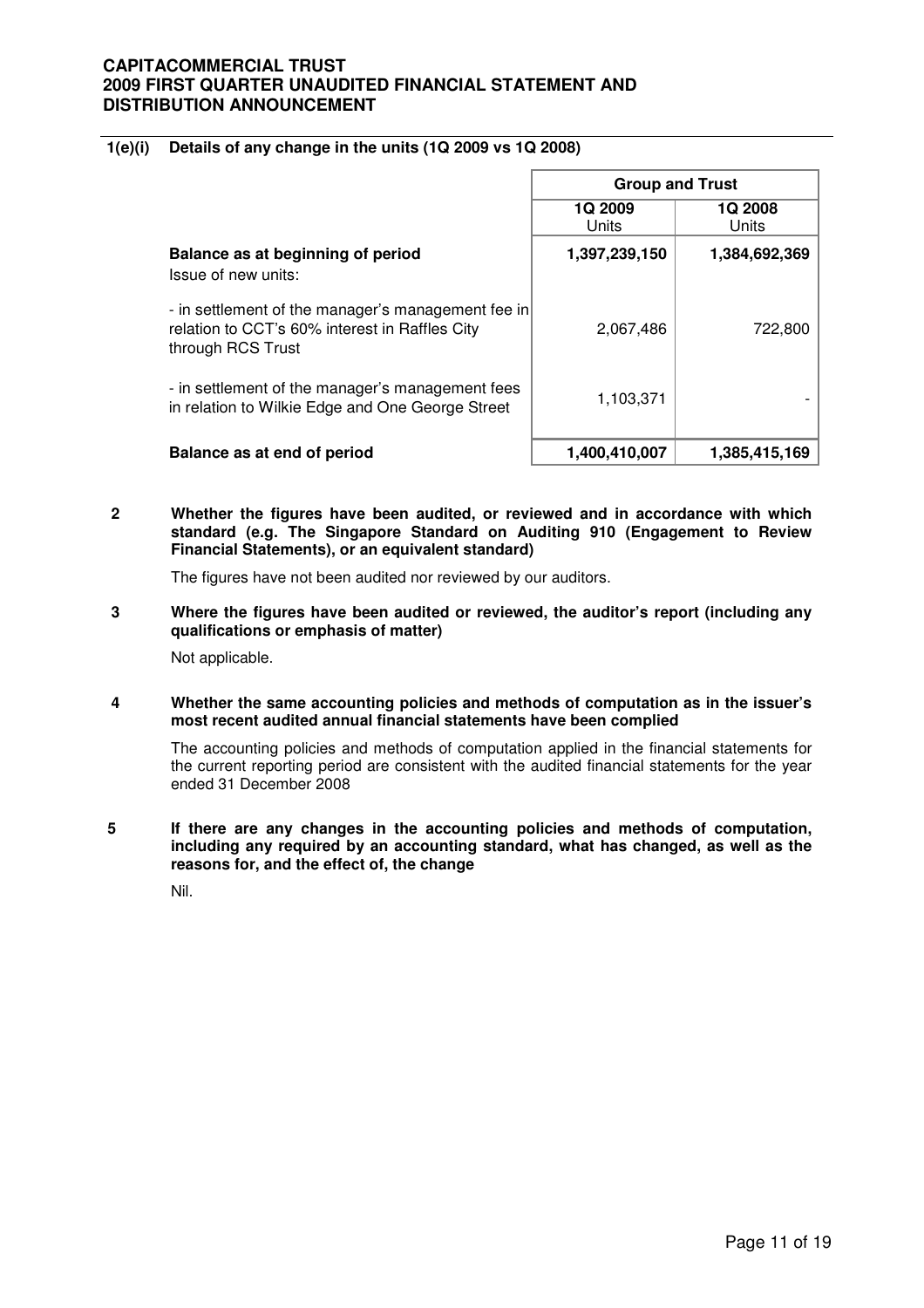## **6 Earnings per unit ("EPU") and distribution per unit ("DPU") for the financial period**

#### **Earnings per unit**

In computing the EPU, the weighted average number of units for the period is used for the computation.

|                                                                    | Group             |                   |                   | Trust         |  |
|--------------------------------------------------------------------|-------------------|-------------------|-------------------|---------------|--|
|                                                                    | 1Q 2009           | 1Q 2008           | 1Q 2009           | 1Q 2008       |  |
| Weighted average number<br>of units for the period                 | 1,399,141,664     | 1,385,145,112     | 1,399,141,664     | 1,385,145,112 |  |
| Earnings per unit (EPU)                                            |                   |                   |                   |               |  |
| Based on the weighted<br>average number of units<br>for the period | 3.28 <sub>¢</sub> | 1.82 <sub>¢</sub> | 3.50 <sub>¢</sub> | 1.99¢         |  |
| Based on fully diluted<br>basis                                    | 3.28 <sub>¢</sub> | 1.82¢             | 3.47c             | 1.99¢         |  |

For the purpose of calculating the diluted EPU, the weighted average number of units in issue is adjusted to take into account the dilutive effect arising from full conversion of convertible bonds to units, with the potential units weighted for the period outstanding.

#### **Distribution per unit**

In computing the DPU, the number of units as at the end of each period is used for the computation. The DPU for the Group and Trust are the same.

|                                                                   | 1Q 2009       | 1Q 2008       |
|-------------------------------------------------------------------|---------------|---------------|
| Number of units in issue as at<br>end of period                   | 1,400,410,007 | 1,385,415,169 |
| Distribution per unit (DPU)                                       |               |               |
| Based on the number of units in<br>issue at the end of the period | 3.24c         | 2.59c         |

#### **7 Net asset value ("NAV") backing per unit based on issued units at the end of the period**

|                                                                              | Group     |           | Trust     |           |
|------------------------------------------------------------------------------|-----------|-----------|-----------|-----------|
|                                                                              | 31-Mar-09 | 31-Dec-08 | 31-Mar-09 | 31-Dec-08 |
| NAV per unit                                                                 | S\$2.94   | S\$2.97   | S\$2.76   | S\$2.79   |
| Adjusted NAV per unit (excluding the<br>distributable income to unitholders) | S\$2.91   | S\$2.92   | S\$2.73   | S\$2.73   |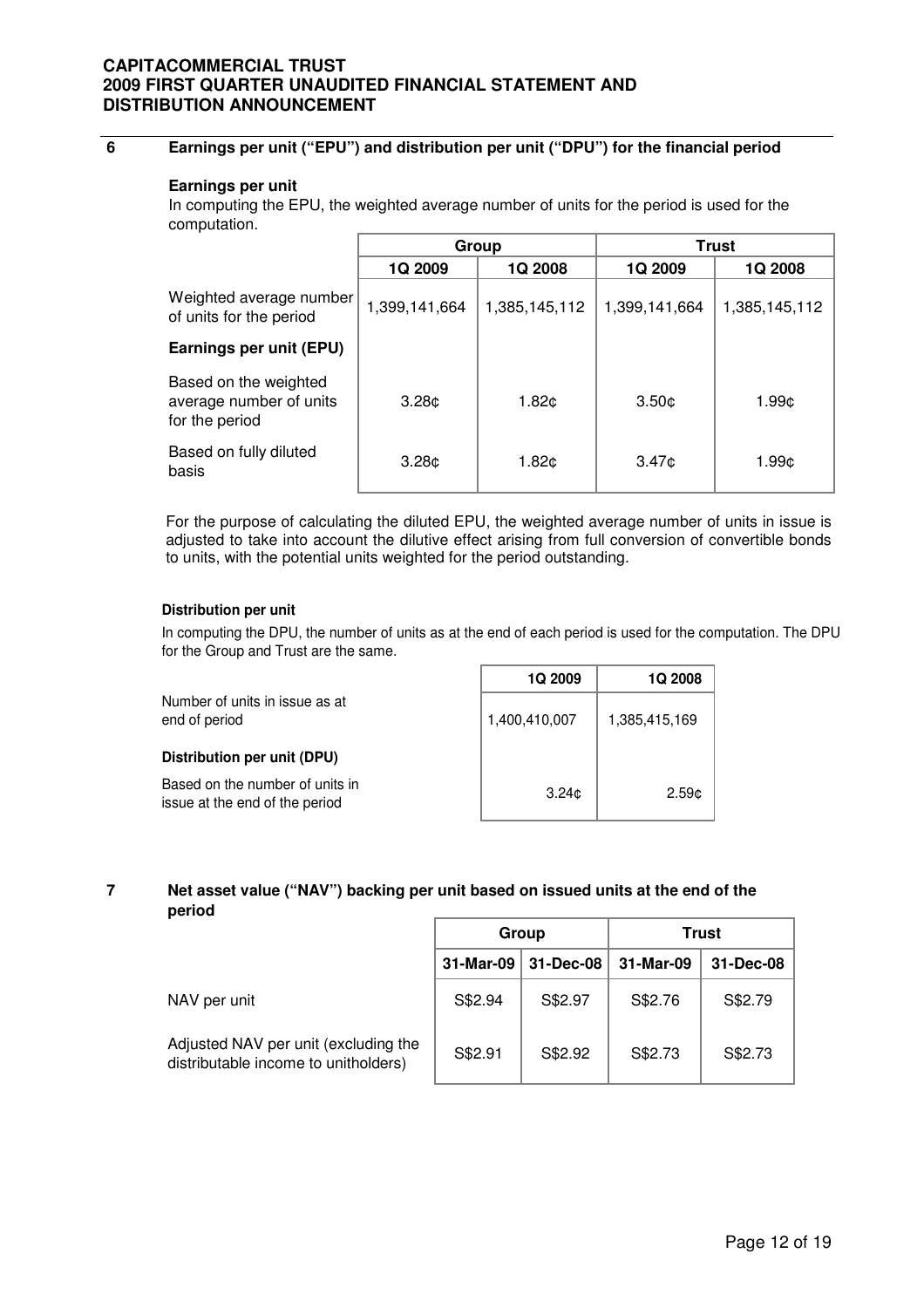**8 Review of performance**

|                                                                     | Group             |               |             |  |
|---------------------------------------------------------------------|-------------------|---------------|-------------|--|
|                                                                     | 1Q 2009           | <b>1Q2008</b> | 4Q 2008     |  |
| <b>Statement of Total Return</b>                                    | S\$'000           | S\$'000       | S\$'000     |  |
| Gross revenue                                                       | 97,461            | 71,195        | 97,164      |  |
|                                                                     |                   |               |             |  |
| Property operating expenses                                         | (27, 591)         | (21, 569)     | (31, 555)   |  |
| Net property income                                                 | 69,870            | 49,626        | 65,609      |  |
| Interest income                                                     | 24                | 213           | 66          |  |
| Gain/(Loss) from re-<br>measurement of derivatives                  | 5,142             | (7, 942)      | (12, 522)   |  |
| Manager's management fees                                           | (4,774)           | (3,915)       | (3,750)     |  |
| Trust expenses                                                      | (1, 363)          | (284)         | (11,761)    |  |
| Borrowing costs                                                     | (24, 075)         | (13, 334)     | (28, 920)   |  |
| Net income before share of                                          | 44,824            | 24,364        | 8,722       |  |
| profit of associate<br>Share of profit of associate (net<br>of tax) | 1,088             | 912           | 1,206       |  |
| <b>Net income</b>                                                   | 45,912            | 25,276        | 9,928       |  |
| Net change in fair value of<br>investment properties                |                   |               | (241, 807)  |  |
| Total return for the period<br>before tax                           | 45,912            | 25,276        | (231, 879)  |  |
| Income tax                                                          | (1)               |               |             |  |
| Total return for the period<br>after tax                            | 45,911            | 25,276        | (231, 879)  |  |
| <b>Distribution Statement</b>                                       |                   |               |             |  |
| Total return for the period<br>before tax                           | 45,912            | 25,276        | (231, 879)  |  |
| Net tax & other adjustments                                         | (508)             | 10,582        | 269,843     |  |
| Income available for distribution<br>to unitholders                 | 45,404            | 35,858        | 37,964      |  |
| Distributable income to<br>unitholders                              | 45,404            | 35,858        | 37,964      |  |
| Earnings per unit (cents)                                           | 3.28 <sub>¢</sub> | 1.82c         | $(16.62)$ ¢ |  |
| Distribution per unit (cents)                                       | 3.24¢             | 2.59c         | 2.71¢       |  |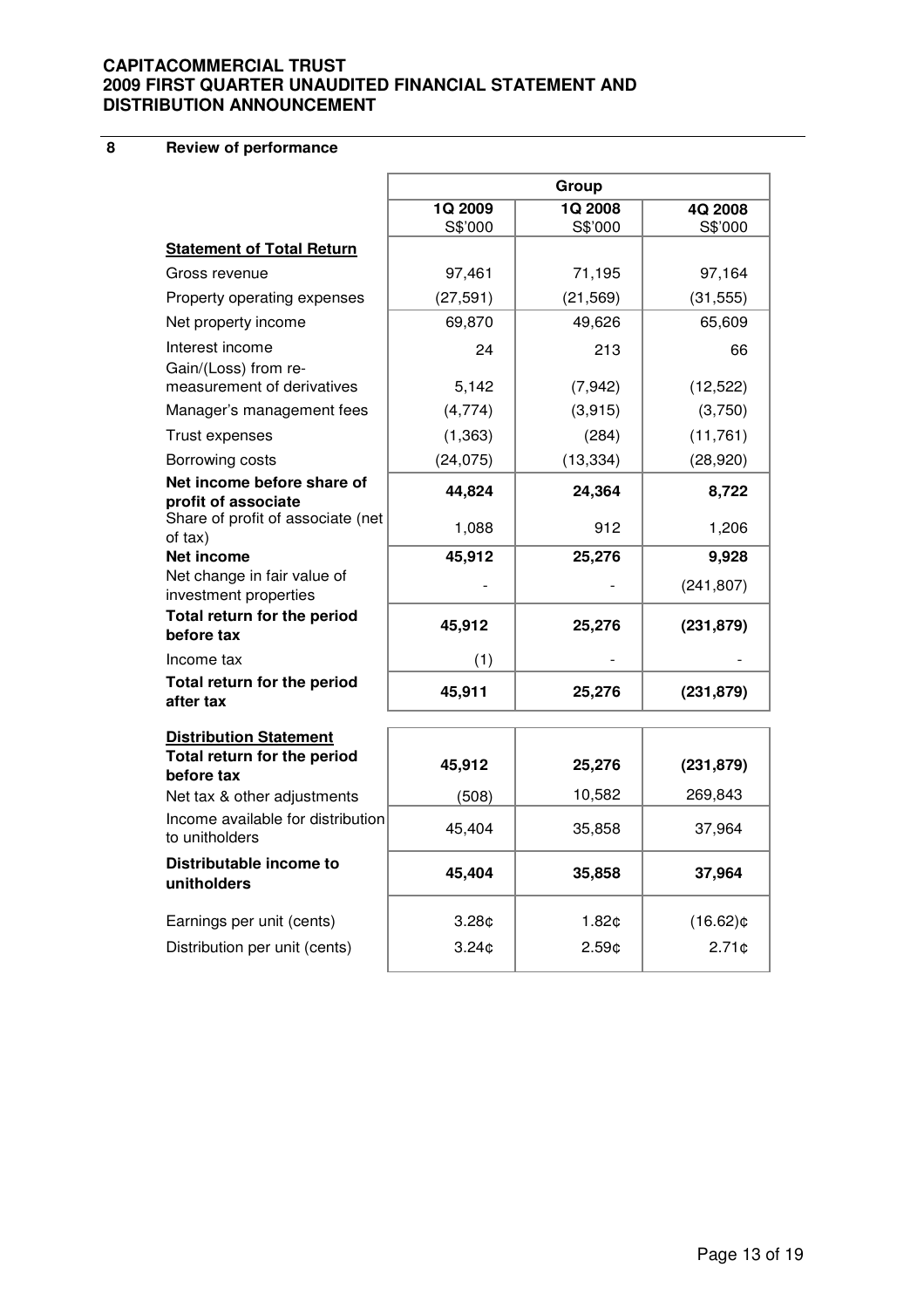#### **Review of performance 1Q 2009 vs 1Q 2008**

 Gross revenue of S\$97.5 million for 1Q 2009 was higher than 1Q 2008 by S\$26.3 million or 36.9%. This was due mainly to the acquisition of One George Street and Wilkie Edge as well as higher rental income due to positive rent reversions.

Property operating expenses of S\$27.6 million were higher in 1Q 2009 by S\$6.0 million or 27.9% compared to 1Q 2008. This was mainly due to the acquisition of One George Street and Wilkie Edge and higher property tax, utility costs and maintenance costs incurred for the remaining properties.

Trust expenses of S\$1.4 million were higher in 1Q 2009 by S\$1.1 million mainly due to higher professional fees and unitholders expenses incurred.

Borrowing costs of S\$24.1 million were higher in 1Q 2009 by S\$10.7 million or 80.6% due mainly to increase in borrowings.

#### **Review of performance 1Q 2009 vs 4Q 2008**

 Gross revenue of S\$97.5 million for 1Q 2009 was marginally higher than 4Q 2008 by S\$0.3 million or 0.3%. This was mainly due to higher rental income from Capital Tower and Wilkie Edge.

Property operating expenses of S\$27.6 million for 1Q 2009 were lower than 4Q 2008 by S\$4.0 million or 12.6%. This was mainly due cost saving measures.

Trust expenses of S\$1.4 million for 1Q 2009 were lower than 4Q 2008 by S\$10.4 million or 88.4%. This was mainly due to higher expenses incurred in 4Q 2008 which includes the abortive costs related to Market Street Car Park redevelopment and higher unitholders and professional fees.

Borrowing costs of S\$24.1 million for 1Q 2009 were lower than 4Q 2008 by S\$4.8 million or 16.8% due mainly to lower related cost of borrowings incurred in 1Q 2009 than 4Q 2008.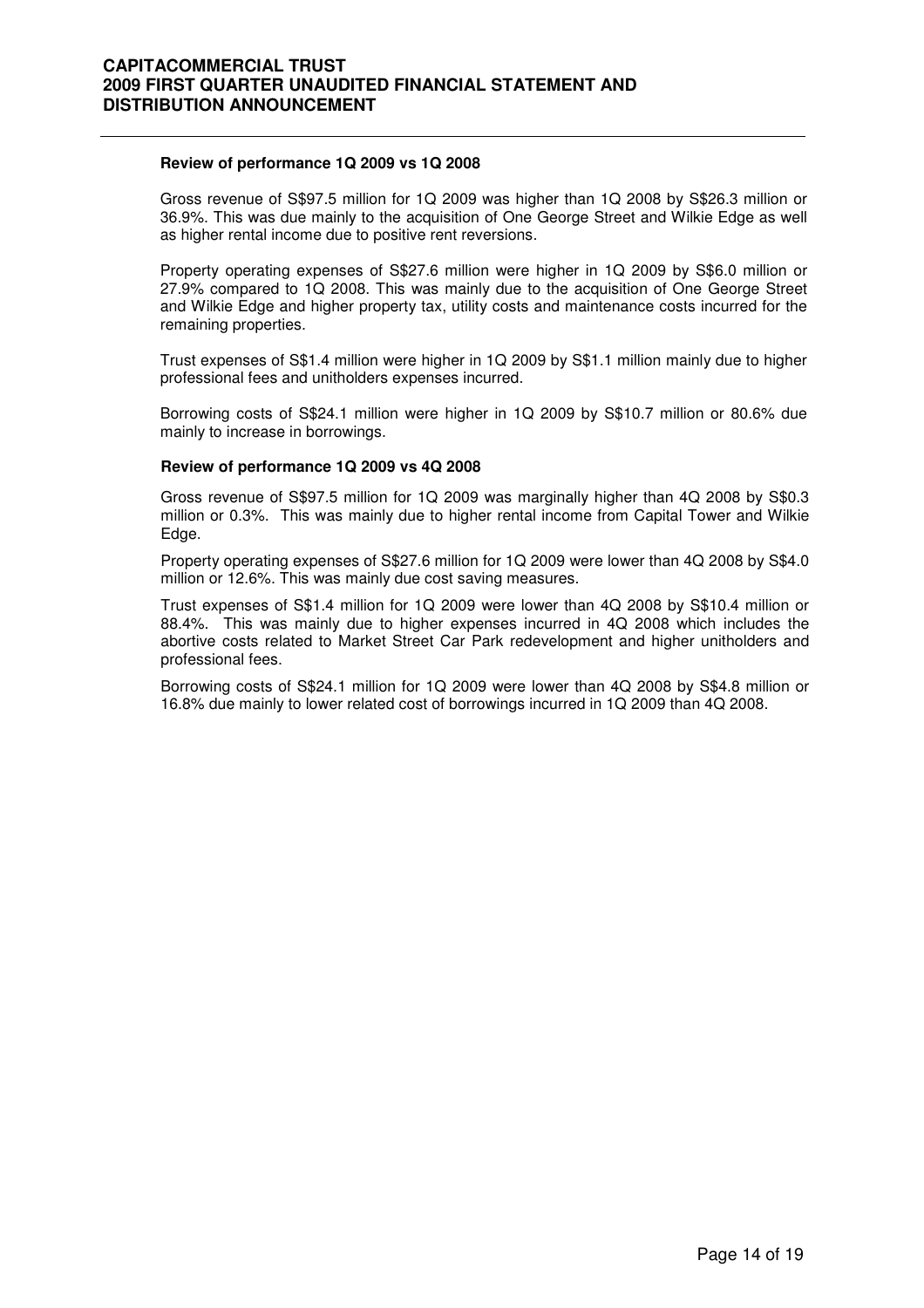#### **9 Variance between the forecast or prospectus statement (if disclosed previously) and the actual results**

#### **9(i) Statement of Total Return (Actual vs Forecast)**

|                                                     | Group<br>1 January 2009 to 31 March 2009 |                       |         |  |
|-----------------------------------------------------|------------------------------------------|-----------------------|---------|--|
|                                                     | <b>Actual</b>                            | $\mathsf{Forecast}^1$ | Change  |  |
|                                                     | S\$'000                                  | S\$'000               | %       |  |
| Gross rental income                                 | 87,393                                   | 86,275                | 1.3     |  |
| Car park income                                     | 4,062                                    | 3,797                 | 7.0     |  |
| Other income                                        | 6,006                                    | 6,125                 | (1.9)   |  |
| <b>Gross revenue</b>                                | 97,461                                   | 96,197                | 1.3     |  |
| Property management fees                            | (2,600)                                  | (2, 513)              | 3.5     |  |
| Property tax                                        | (11, 368)                                | (12, 425)             | (8.5)   |  |
| Other property operating<br>expenses                | (13, 623)                                | (13, 852)             | (1.7)   |  |
| <b>Property operating expenses</b>                  | (27, 591)                                | (28, 790)             | (4.2)   |  |
| Net property income                                 | 69,870                                   | 67,407                | 3.7     |  |
| Interest income                                     | 24                                       |                       | Nm      |  |
| Gain from re-measurement of<br>derivatives          | 5,142                                    |                       | Nm      |  |
| Manager's management fees                           | (4,774)                                  | (4, 743)              | 0.7     |  |
| Trust expenses                                      | (1, 363)                                 | (1, 153)              | 18.2    |  |
| Borrowing costs                                     | (24, 075)                                | (30, 914)             | (22.1)  |  |
| Net income before share of<br>profit of associate   | 44,824                                   | 30,597                | 46.5    |  |
| Share of profit of associate (net<br>of tax)        | 1,088                                    | 713                   | 52.6    |  |
| Total return for the period<br>before tax           | 45,912                                   | 31,310                | 46.6    |  |
| <b>Distribution Statement</b>                       |                                          |                       |         |  |
| Total return for the period<br>before tax           | 45,912                                   | 31,310                | 46.6    |  |
| Net tax and other adjustments                       | (508)                                    | 7,841                 | (106.5) |  |
| Income available for distribution<br>to unitholders | 45,404                                   | 39,151                | 16.0    |  |
| Distributable income to<br>unitholders              | 45,404                                   | 39,151                | 16.0    |  |
| Distribution per unit (in cents)                    |                                          |                       |         |  |
| For the period                                      | 3.24c                                    | 2.80c                 | 15.7    |  |
| <b>Annualised</b>                                   | 13.14¢                                   | 11.36¢                | 15.7    |  |

#### **Footnote**

(1) The forecast is based on the forecast shown in the circular to unitholders dated 9 June 2008 ("CCT Circular") for the proposed acquisition of One George Street, Singapore.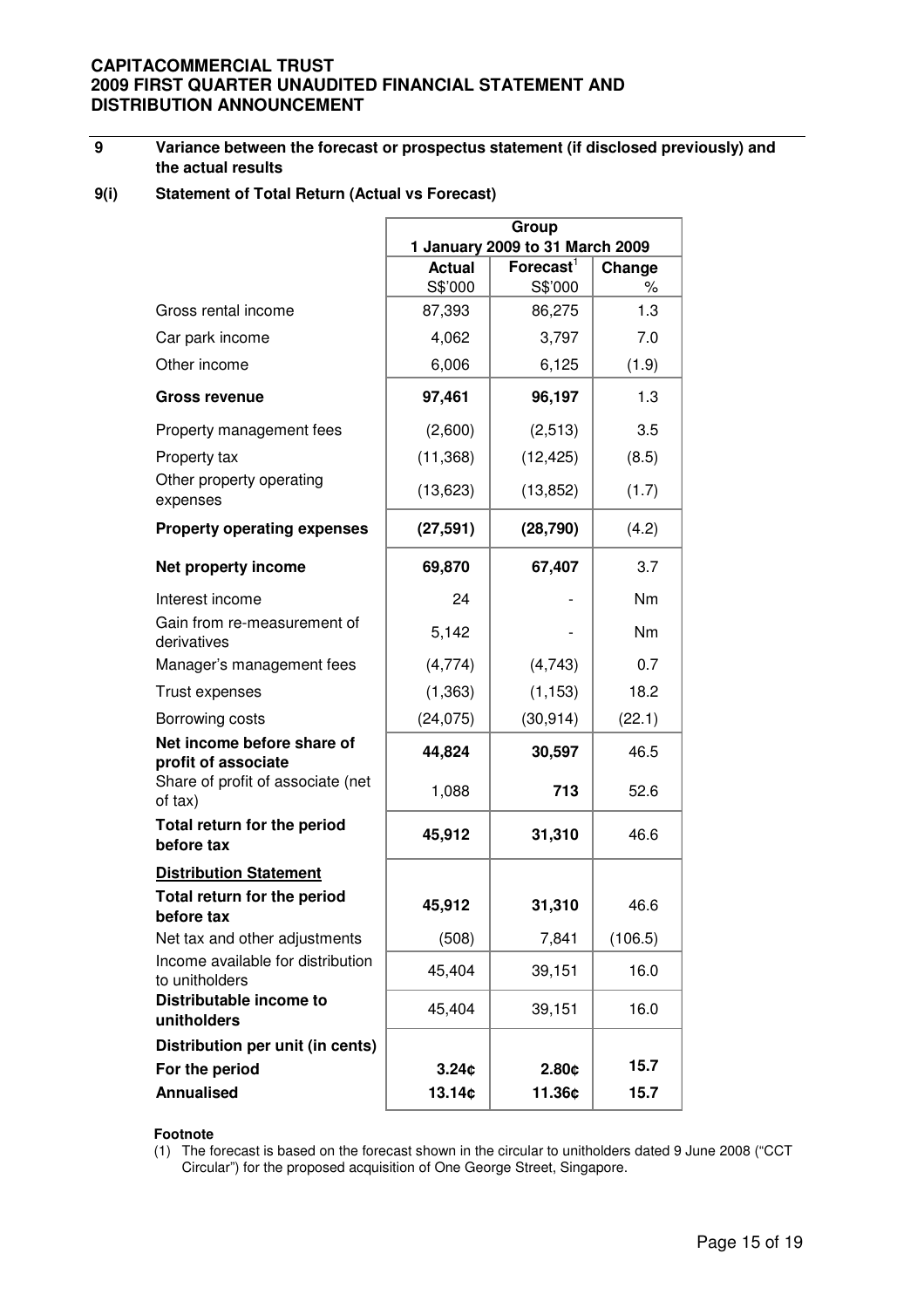## **9(ii) Breakdown of total gross revenue (by property)**

|                              | Group                           |                                  |        |
|------------------------------|---------------------------------|----------------------------------|--------|
|                              | 1 January 2009 to 31 March 2009 |                                  |        |
|                              | <b>Actual</b>                   | $\mathsf{Forecast}^{\mathsf{T}}$ | Change |
|                              | S\$'000                         | S\$'000                          | %      |
| <b>Capital Tower</b>         | 13,604                          | 13,343                           | 2.0    |
| Six Battery Road             | 20,498                          | 20,306                           | 0.9    |
| One George Street            | 15,931                          | 15,835                           | 0.6    |
| <b>HSBC Building</b>         | 2,254                           | 2,254                            |        |
| <b>Starhub Centre</b>        | 5,278                           | 4,883                            | 8.1    |
| <b>Robinson Point</b>        | 3,317                           | 3,646                            | (9.0)  |
| <b>Bugis Village</b>         | 2,574                           | 2,591                            | (0.7)  |
| Golden Shoe Car Park         | 2,777                           | 2,768                            | 0.3    |
| Market Street Car Park       | 1,103                           | 320                              | 244.7  |
| Wilkie Edge                  | 1,396                           | 2,168                            | (35.6) |
| <b>Sub-Total</b>             | 68,732                          | 68,114                           | 0.9    |
| 60% Interest in Raffles City | 28,729                          | 28,083                           | 2.3    |
| <b>Total gross revenue</b>   | 97,461                          | 96,197                           | 1.3    |

#### **9(iii) Breakdown of net property income (by property)**

|                              | Group                           |                             |         |
|------------------------------|---------------------------------|-----------------------------|---------|
|                              | 1 January 2009 to 31 March 2009 |                             |         |
|                              | <b>Actual</b>                   | $F$ orecast $^{\mathsf{t}}$ | Change  |
|                              | S\$'000                         | S\$'000                     | %       |
| <b>Capital Tower</b>         | 8,004                           | 7,569                       | 5.7     |
| Six Battery Road             | 16,310                          | 15,487                      | 5.3     |
| One George Street            | 12,209                          | 11,666                      | 4.7     |
| <b>HSBC Building</b>         | 2,232                           | 2,231                       |         |
| <b>Starhub Centre</b>        | 3,782                           | 3,293                       | 14.8    |
| <b>Robinson Point</b>        | 2,529                           | 2,524                       | 0.2     |
| <b>Bugis Village</b>         | 2,043                           | 2,020                       | 1.1     |
| Golden Shoe Car Park         | 1,970                           | 1,839                       | 7.1     |
| Market Street Car Park       | 647                             | 49                          | 1,220.4 |
| Wilkie Edge                  | 267                             | 1,035                       | (74.2)  |
| <b>Sub-Total</b>             | 49,993                          | 47,713                      | 4.8     |
| 60% Interest in Raffles City | 19,877                          | 19,694                      | 0.9     |
| Total net property income    | 69,870                          | 67,407                      | 3.7     |

#### **Footnote**

(1) The forecast is based on the forecast shown in the circular to unitholders dated 9 June 2008 ("CCT Circular") for the proposed acquisition of One George Street, Singapore.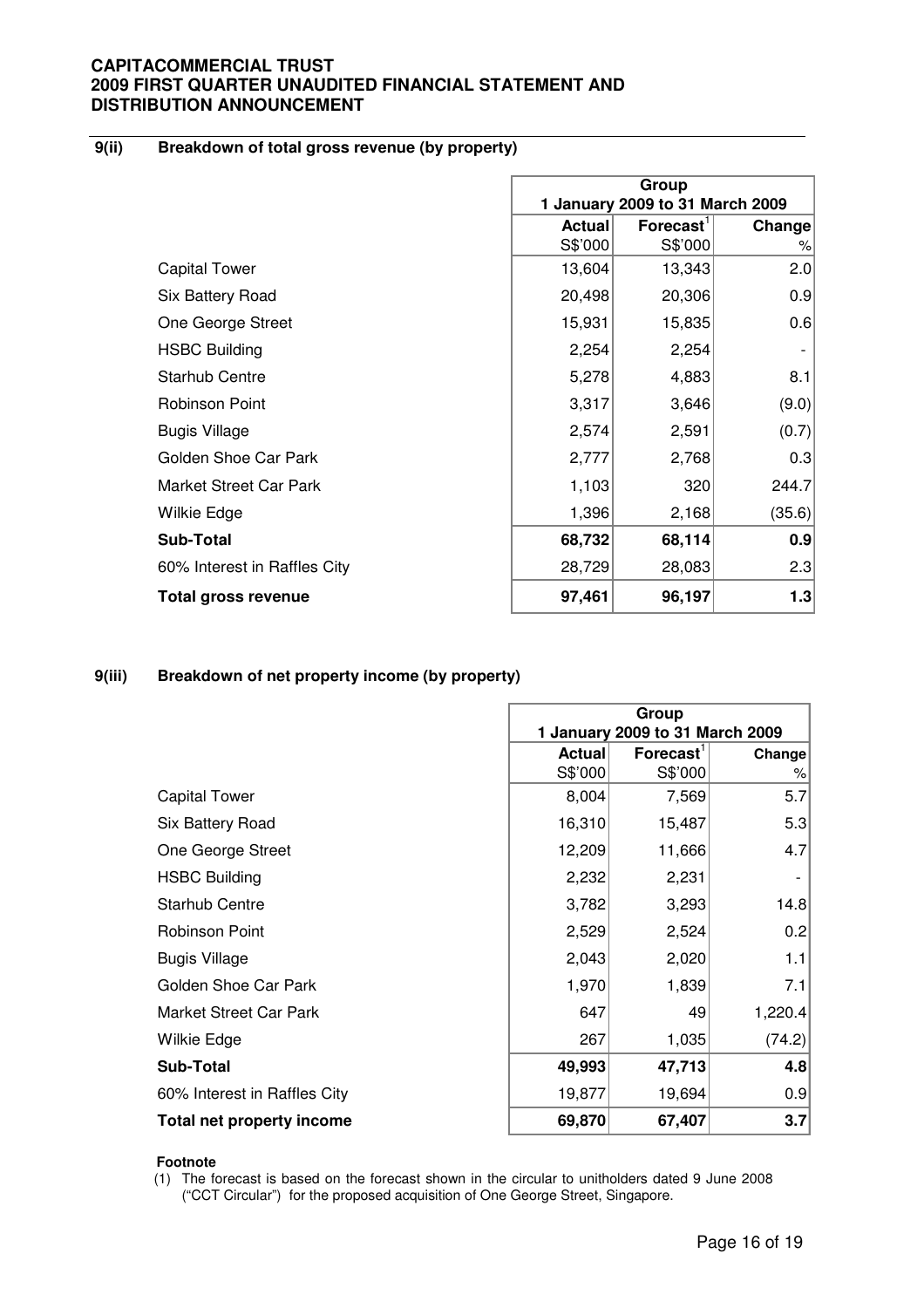#### **Review of the performance for the period 1Q 2009 vs forecast**

Gross revenue of S\$97.5 million was higher than forecast by S\$1.3 million or 1.3% on a portfolio basis. This was mainly due to higher contribution from Capital Tower, Starhub Centre and Market Street Car Park and 60% interest in Raffles City offset partially by lower contribution from Robinson Point and Wilkie Edge.

Actual property operating expenses of S\$27.6 million were lower than forecast by S\$1.2 million or 4.2% due to lower property tax and maintenance expenses incurred.

The trust expenses of S\$1.4 million were higher than forecast by S\$0.2 million or 18.2% mainly due to withholding tax recognised on distribution income from QCT. In the circular forecast, the forecast distribution income from QCT is shown net of withholding tax; but in the actual accounts, the distribution income is based on a gross amount with withholding tax as part of the trust expenses. However, there is no unfavourable variance at net income level.

Borrowing costs of S\$24.1 million were lower than forecast by S\$6.8 million or 22.1% mainly due to lower borrowings and lower average cost of funds than forecast.

#### **10. Commentary on the competitive conditions of the industry in which the group operates and any known factors or events that may affect the group in the next reporting period and the next 12 months**

The advance estimates by the Ministry of Trade and Industry ("MTI") indicated that real GDP contracted sharply by 11.5% on a year-on-year basis in 1Q 2009, compared to a 4.2% decline in the preceding quarter. On a quarter-on-quarter seasonally adjusted annualised basis, real GDP declined by 19.7%, worse than the 16.4% contraction in 4Q 2008. MTI has also forecast a contraction of Singapore's 2009 GDP of between 6.0% to 9.0%.

The Singapore office market continued to weaken in the first quarter of 2009, amid falling demand, competition from sub-let space and impending new supply that is starting to come on-stream from this year. Office rents continued to move downwards in 1Q 2009 after a sharp correction in 4Q 2008. Industry sources reported that prime rents fell 18.6% quarteron-quarter to S\$10.50 psf pm while Grade A office rents fell by 18.0% quarter-on-quarter to S\$12.30 psf pm by end 1Q 2009, reflecting a 34% decline from the same period a year ago. Nevertheless, given that the average office passing rent in CCT's portfolio is S\$7.73 psf pm, there is still positive rent reversion when leases are renewed to market.

Due to the weak economic climate, the average vacancy rate of Grade A office space in Singapore increased from 0.9% in 4Q 2008 to 2.9% in 1Q 2009 according to recent industry statistics. However, CCT's portfolio has remained resilient with vacancy rates of its Grade A properties remaining low at 0.7% as at end of the quarter.

On the Singapore dollar interest rate market, interest rates generally moved up marginally during the first quarter of 2009, after the sharp fall from last year's level. In its semi-annual policy statement on 14 April 2009, the Monetary Authority of Singapore in essence has eased its monetary policy amidst easing external and domestic inflationary pressures, and a weakening global economic environment.

The low interest rate environment has helped to reduce the cost of borrowings for CCT's floating rate loan portfolio. The Manager employs a proactive approach in the execution of CCT's capital management strategies and shall continue to manage CCT's capital prudently by hedging at the appropriate time its interest rate exposure at an optimal level.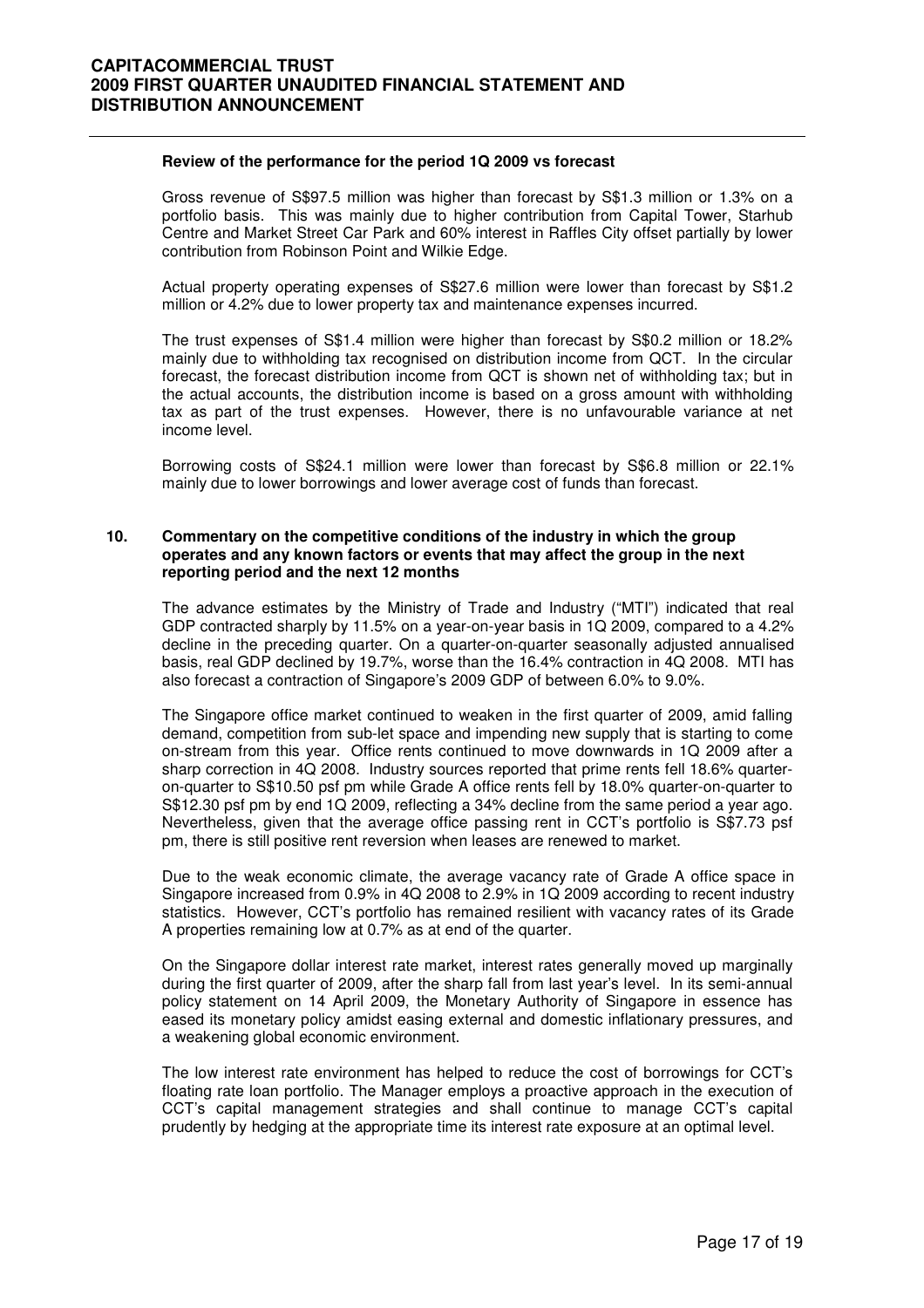#### **Outlook for 2009**

The forecast weak economic outlook has caused developers of a few major office projects to either defer or abort development plans. While this has removed approximately 1.6 million square feet of office space supply from Singapore's Central Area for the next two to three years, the level of office space demand will also be uncertain.

Given the challenging environment in 2009, the Manager's strategy is to focus on existing tenants and properties to maintain high portfolio occupancy. Based on the committed leases as at 31 March 2009, 89% of CCT's forecast gross rental income for 2009 have already been locked-in by committed leases.

The Manager has received a bank commitment letter for up to S\$160 million secured against HSBC Building, which will be sufficient to refinance all of the debt maturing in 2009. There will be no more debt due for refinancing for the rest of the year.

The Manager will continue to strengthen its proactive asset management and tenant retention programs, cost-saving and risk management measures and prudent capital management practices, and believe that these will position CCT firmly to weather the challenges ahead.

#### **11 Distributions**

| 11(a) | <b>Current financial period</b><br>Any distributions declared for the current financial period?          | No. |
|-------|----------------------------------------------------------------------------------------------------------|-----|
| 11(b) | Corresponding period of the preceding financial period                                                   |     |
|       | Any distributions declared for the corresponding period of the immediate<br>preceding financial periods? | No. |
| 12    | If no distribution has been declared/recommended, a statement to<br>that effect                          | NA. |

#### **13 Confirmation pursuant to Rule 705(5) of the Listing Manual**

To the best of our knowledge, nothing has come to the attention of the Board of Directors which may render the unaudited interim financial results of the Group and Trust (comprising the balance sheets as at 31 March 2009 and the results of business, statement of total return & distribution statement and statement of changes in unitholders' funds) and cashflow statement of the group for the three months ended on that date, together with their accompanying notes, to be false or misleading in any material respect.

On behalf of the Board CapitaCommercial Trust Management Limited

Lynette Leong Chief Executive Officer/Director

Wen Khai Meng Non-Executive Director